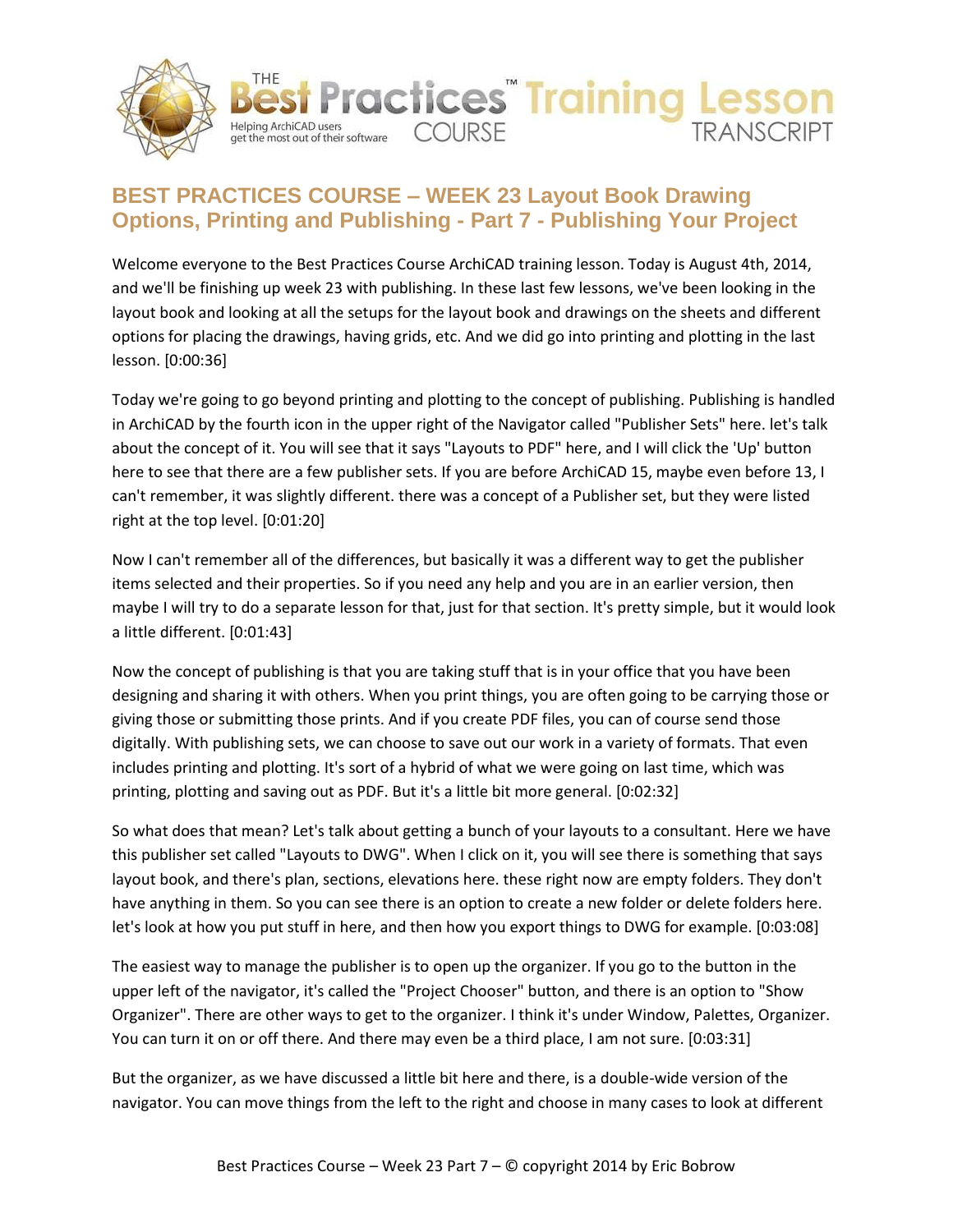



parts of the project on the left side here and different parts on the right side. You will notice though that the project map only shows up on the left side, it doesn't show up on the right. You can't move things into the project map, but you can move project map elements into the view map to create new views. This is an alternate way to create new views, like a specialized type of plan or 3D view or something like that. [0:04:14]

Let's not spend too much time on the organizer; let's look at the mechanics of creating a publisher set of layouts. So here I have the layout book on the left side. You can see this is my sample project as we've been looking at. And you will notice on the right side it has the same layout book; it's identical. Remember that in some previous lessons, I was able to choose another project. I could browse for a project or a running project and bring things in from the left side to the right side. [0:04:43]

So that would be a different project on the left moving to the right. We can also within the same project open the publisher sets on the right. And let's say that we wanted to take the floor plans and put a copy of them into the plan folder here. you will notice it has a little triangle and here are the floor plans. Here we have elevations. Let's go ahead and instead of using these individual ones in the small project set, let's say we wanted to get several sheets of the building plans in here. [0:05:17]

I will just move these into the plan folder and get rid of the one I put in earlier. And it does warn me if I am getting rid of something from the publisher that I can't undo it here. but that's fine. this is just a version. It closed the triangle up here to close that up when I was deleting it. That's not a problem. You can see here are a series of the same layouts as I have on the left. I can delete individual ones or say I don't really need the demo plan or something like that. again, it will warn me. [0:05:58]

And let's go get some elevations and sections. I will drag these over into the elevations here. here we have the folder for sections like this, and we will put them in here. and we can drag and drop and it's pretty straightforward to do that. you will notice that when it appears on the right side, instead of looking like a layout it has an icon. In this case, it's an icon of PDF. You can see the format option here You can see the format option here is available when I highlight the item in the publisher set. The format here says, "How would you like to save this?" [0:06:36]

PDF is one of the versions. You can see I can also save as DWG or as a variety of different graphic formats over here. now this says "Layouts to DWG". It wasn't smart enough to say that when I drag things over they should be DWG. This is just text. And it just describes my intention or reference. If I highlight this folder here that is the layout book and switch this to DWG, then you will notice that all of the contents switch. Basically, that is the way that I can switch all of these items to be DWG. [0:07:21]

So if I highlight any individual item, you will see that it has a name here that came from the original name of the sheet. It has a number, so the ID number, and it has the properties from what size layout it is. These are things that I can't edit here because they are set in the layout book itself. It just gives me an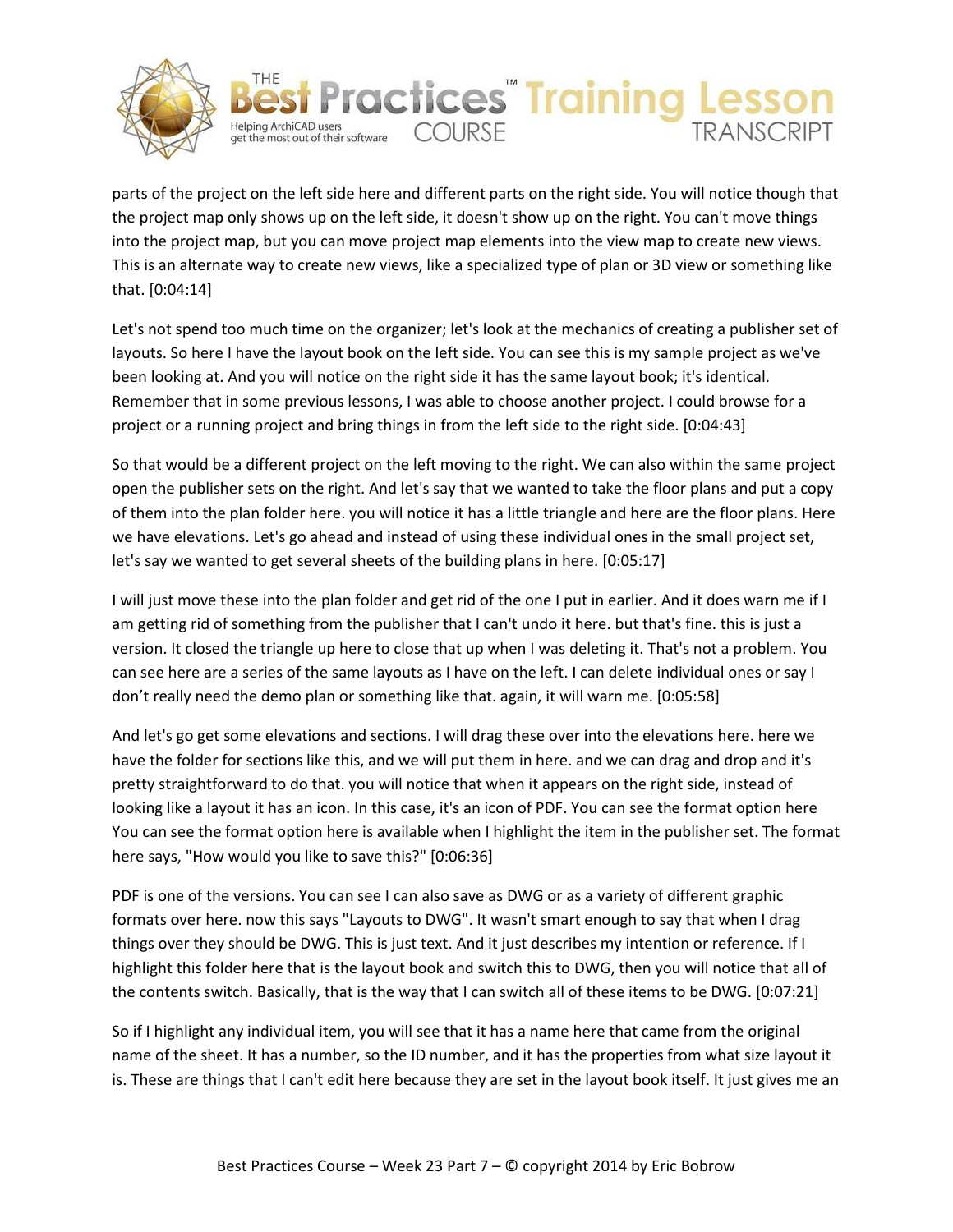



indication. Sometimes you might actually have things that are different sized sheets, like small sheets for submittals or things like that. you will notice down below it says "DWG" which is what I had changed it to. And below that it says, "For further editing". [0:08:20]

Then there are several choices here. I will do a separate section of the course later on on DWG collaboration, saving things as DWG and bringing them in as DWG. So I will just do a very quick explanation here, and we will go into much more detail when we get into that section of the course. The main thing is that I am saving it out for use by an engineer or consultant where they need to edit or put stuff on top of the drawings. Their focus is to use it as a background or possibly to send back a revised version for you to see their ideas. [0:09:04]

Then you will want to choose "For further editing". On the other hand, if you were sending it out and all they were going to do was print it, then you might choose "For As-Is Output". So it would be a DWG, it would be precise and clean, but it would be set up mainly as a convenience for just outputting. So that would be another option. Now these five translation options here are editable. You can tweak them by clicking on the "Translators" button. Translators are set up for saving your work in DWG, which would be your main option, or DXF. It's rarely used, but occasionally some programs can't read DWG. [0:09:54]

It literally has the same data, just a slightly different format. Now you can see this one, when I have it highlighted, if I click on "Description" here, it will save the layouts or views in the DXF or DWG format, if you plan to continue editing them after conversion. Then here are some specifics in the settings for selected translator. Again, I am not going to go into all of these settings. Just know that you could tweak these if you want. [0:10:27]

For example, in the save options - this would be one thing you might want to double check - if the firm or the consultant you are sending it to want to have it in a specific AutoCAD version, then you can choose that from among several choices here. now in ArchiCAD 18, we can save it in the latest version of AutoCAD. You can see it says "2013-2014". I believe they may have already had AutoCAD 2015 even though it's actually the calendar year 2014. They typically go in three year cycles for a file format. [0:11:02]

The main thing is if you are saving it out for a consultant, you want to check what format they prefer. If they haven't upgraded their AutoCAD for a long time maybe they need it in the earlier version. But in general, it's best to have it in the latest version they have available. So I would switch this. There are some various options here for the way the layout is saved. If we just leave it as the default, this would be very close to the equivalent of ArchiCAD's environment where our layout becomes what they call "Paper Space". [0:11:39]

So it's measured in how many inches across and how many inches high or cm or whatever. Cropped views content is very similar to when we place a view onto a layout and we crop it possibly a little bit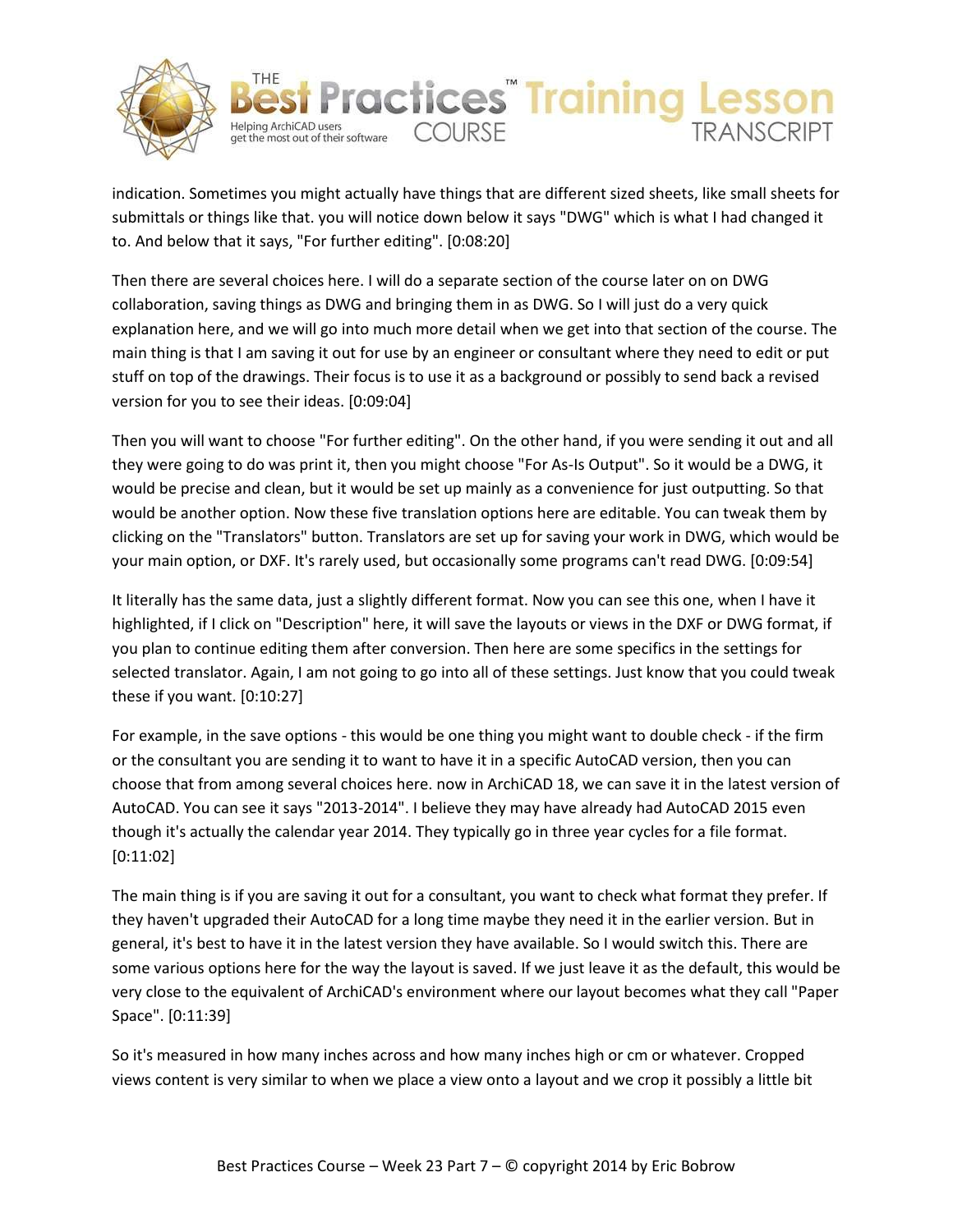



here or there. It has all of the content in the view, but it's been cropped so you are only seeing the part that you want. There are some other options where you would actually send it over with all of the content of the view. In other words, it's going to include stuff that is maybe not being seen in the crop. This gives more data for them to work with potentially. [0:12:18]

There are some other options here that you may from time to time require. I am not going to change that, I am just going to change to the latest file version of AutoCAD and leave some of these other things alone. I will save the settings and close. The only thing I have changed is the translator setup for this one under "For Further Editing". From now on, at least on my computer, whenever I use "01 - For Further Editing", it will save it in this AutoCAD format with these other settings intact. [0:12:51]

So I don't have to do that for each file; it's just the setting of the translator. Now one other thing that I will mention here that causes some problems is you see it says "Place drawings into…" and there is a popup."Linked Xref drawings" or "single .dxf, or .dwg file". Now without getting into a lot of detail, and Xref is an external reference file. So it's a separate file that is being referenced in the main file, let's say. So we're talking about a single or multiple layout sheets. And we are talking about the drawings that are placed onto the layout sheet. [0:13:31]

ArchiCAD maintains all of its views in general inside the same file. So this would be the rough equivalent: single .dxf or .dwg file. It will have the drawings in model space, which would be roughly like our plan, sections, elevations, detail drawings, etc. And it will have the paper space roughly the equivalent of our layout book. But some consultants may prefer that each elevation or section or detail drawing is potentially saved out as a separate .dwg file so that they can edit it more freely as a separate entity. [0:14:12]

If you leave this as the default here it's not a problem. Just be aware that you need to send not only the main layout file but also the other files that ArchiCAD drops out there. It will drop out all of the individual - for each sheet, it will drop in one or more drawings as separate .dwg files. I have had people contact me for tech support saying, "I sent it to my consultant. They can see the title block, but they can't see the drawings. What went wrong?" And the answer was, "You had it set for linked .Xref drawings, and you didn't send those other drawings. You just sent essentially the layout shell, but not the contents of it" [0:14:55]

So just be aware of that. I am going to leave this alone and we'll take a look at what happens when you save these. So far the only thing I have changed is the file format to a later version of AutoCAD. Now if you are in ArchiCAD 17, I think it can only go up to 2012 format. This year I think we expanded to include these. It always takes Graphisoft and the other companies a little while to prepare translator for the new AutoCAD format. So depending on what version of ArchiCAD you have, your choices may be slightly different here. [0:15:28]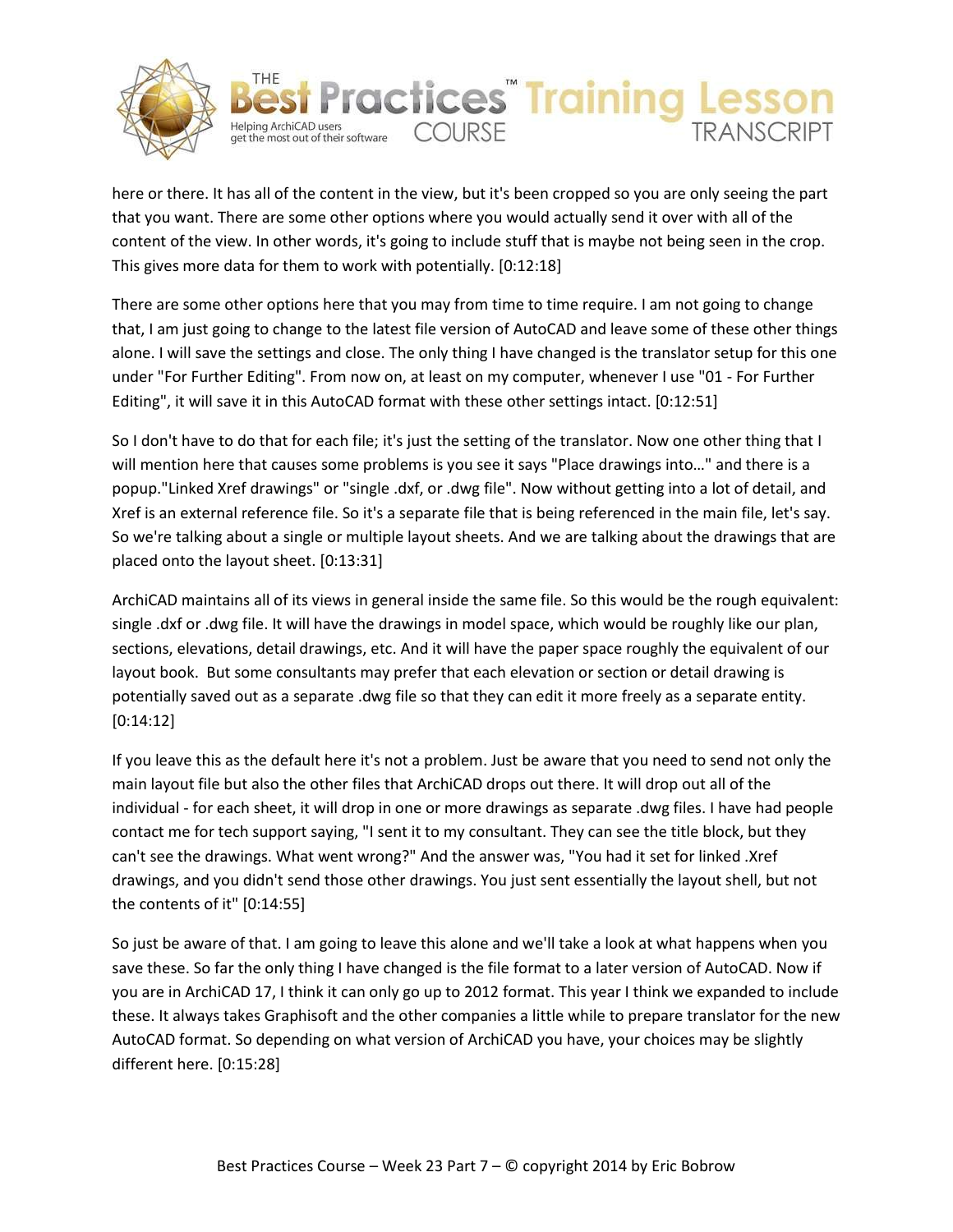



Now I have a few different drawings here placed into different folders. The folder has a name, it came from - actually, I can edit it here. This is a bit non-intuitive. Most of the time when you click on something in the list and it shows the properties, you can edit it in the properties area. But for some reason in the Publisher, if you want to edit the name of it you actually click in the name here in the item and then you can edit it. In the properties, it's non-editable. I guess that means - can I click here? Yes. I can edit it up in this area. [0:16:08]

So this is where it came from on the left side, and this is the name it's going to have when we output it. Just be aware that you could change this to make it clearer or shorter, whatever you like. Now let's close up the properties for a moment so we can see this list. We see that we have prepared a series of drawings organized into folders. And there are some empty folders here. If I want to create a new folder, I simply click on the "Create New Folder" here. You can see it just shows up somewhere. I can move this folder around. I can drag it around. And you can of course rename it by clicking on it a couple of times in the name here. [0:16:47]

If I don't want it then I can get rid of it here. So that's pretty intuitive, you shouldn't have any problem figuring that out. So we are now ready potentially to publish this entire set of drawings; a whole bunch of .dwgs in a single step. There is one issue. When I click on "Publish", it will say that - actually there are two issues. It says that the drawings content in the model space may differ from its source view. What does that mean? It means that this has been modified here, and it hasn't been updated. So in other words, I am about to send off some drawings, and these have not been updated. [0:17:29]

So how can you update these? Well, in the layout book here, we could right click on this. There is update. I could select that, or I could actually select multiple sheets. That would update all the drawings on the sheets. If I switch temporarily back here to the layout book, and I go to the top level, maybe we can do the top level up here. Yes, we can. I could go to the top level and say "Update". So what this would do is it would update the entire book. Now this wouldn't take all that long. Maybe I will just do it right now. [0:18:15]

Here it says some things cannot be updated because they are missing. Like for example, there are some things in here that it can't find, so it's warning me. In general, we would want to clean this up here. But for now, I am going to say that these ones are not an issue. I will skip all the ones that are indentified as issues. You can see there is - if I open this up wider - the logo here; it doesn't know where that is. But I know the logo hasn't changed. So I am going to skip all the ones that don't have a problem. And now, it's going to update. [0:18:56]

You can see in the upper right, it's generating all the interior elevations and sections. It's just making sure they are up to date. It's at 15 out of 143; 17, 18. So it will probably take a couple of minutes to update. Generally a good idea before you print or plot a set to update either the entire layout book or at least the layouts that you are outputting. Certainly the same thing when you are publishing, because you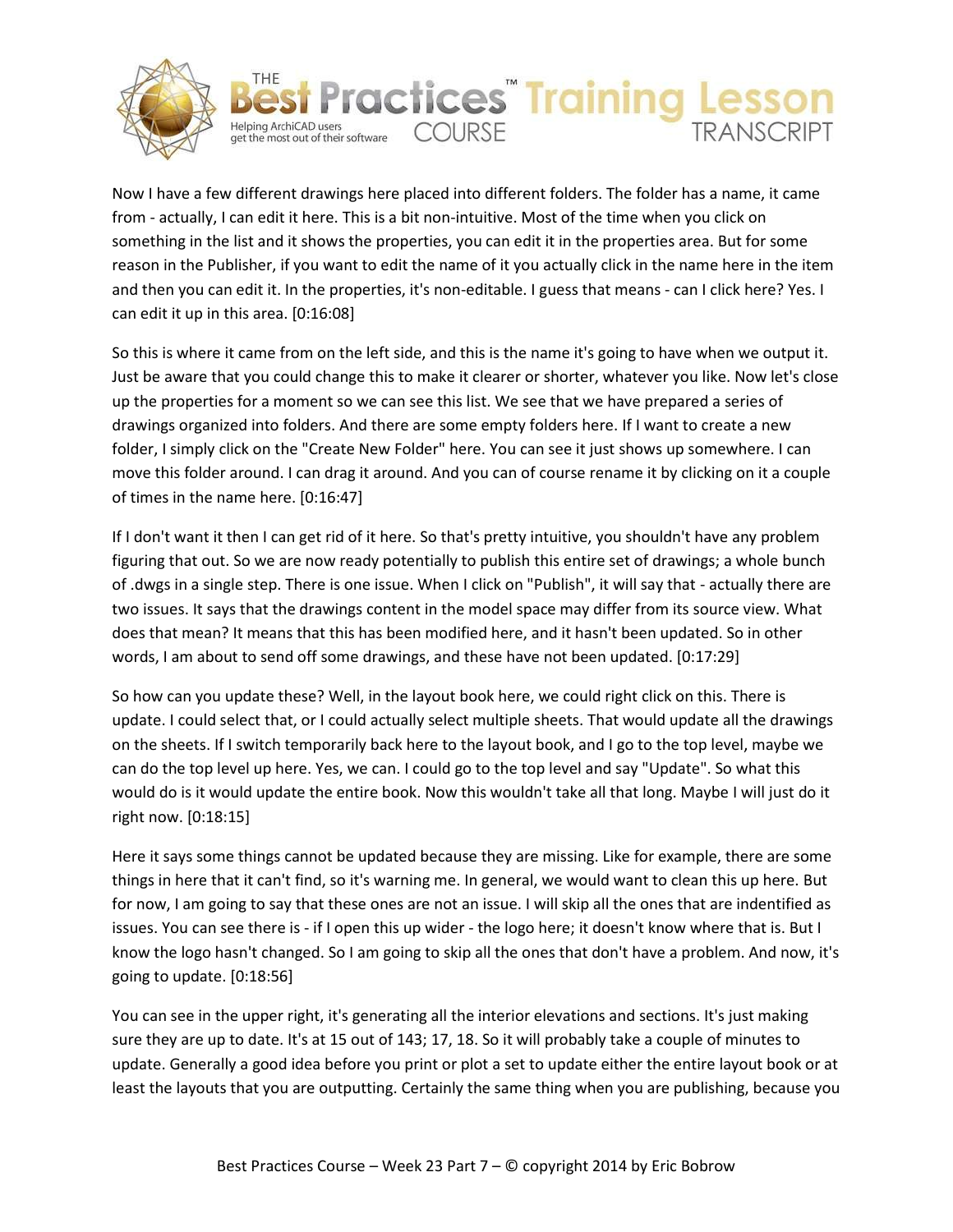



don't want to send DWG files or PDF that are out of date. So this will certainly make sure that they are all updated here. You can see now it's at 61, so it will take another minute or so. [0:19:36]

So while it's doing that, if I click on "Publish" here, I think it's probably not going to pay attention because it's in the middle of the update process, so let me tell you that we do have some other options here. Where it says "Entire Set", instead of doing the entire set, you can highlight individual sheets on here. There will be an option available in the popup that says, "Publish Selected Entities". [0:20:04]

In other words, just these three sheets or twenty sheets out of 100 sheet set. So you could go and select just the sections or details or just one by one pick the ones that you know are needed. In ArchiCAD 18, we now have some technology for keeping track of revisions or changes in the project. If you use that, then it will also highlight the layouts that have been changed since the last issue. So let's say that you published a set that was for submission to the city, and then you got some markups for things that needed to be changed. [0:20:42]

So you went through and started to change those, and now you are ready to resubmit. Or you need to send things to your consultants if you have changed certain things since you sent it last. So they will highlight in a different color here, and then you can fairly easily - or there may be a button that says, "Just publish changed items" or something. So instead of manually having to track which ones you want, you will be able to do that. [0:21:09]

So I have finished that process. It probably took about four minutes I am guessing. If I were to select several of these and shift-click, it will select all the ones in a row. If I use the Command or Ctrl key, I can click on individual ones one at a time and it will leave out intervening ones. Notice that I can now say "Selected Items" here. And here is that option that I mentioned. "Layouts in the current issue". So we are going to be looking at the change manager and revision manager for ArchiCAD 18 sometime this month in August and the concept of an issue set of drawings. You can easily say only the ones that I am issuing right now are the ones that I want to print. [0:21:55]

But let's say in general, you can say you want to do the whole set or selected items. Let's just do the whole set. It won't take that long. When I do this, it's going to say there are some things that are not up to date. It was updating all the drawings, but I have some hotlinked modules that are missing, because I haven't connected them up in this particular project. Again, I can say go ahead and continue. Now it says "Failed". Why did it fail? [0:22:27]

I will double click on an item here. It failed due to an incorrect definition or a path or drive or insufficient access rights. What does that mean? The path where it was going to be saved didn't work. So how do you set the path for where you are going to save these? Let's close this up. That is set in the properties for this particular publisher set. So I will go up one level here, with this highlighted, I will click on "Publishing Properties". Notice that it says "C://Documents and Settings", etc. This was set up for a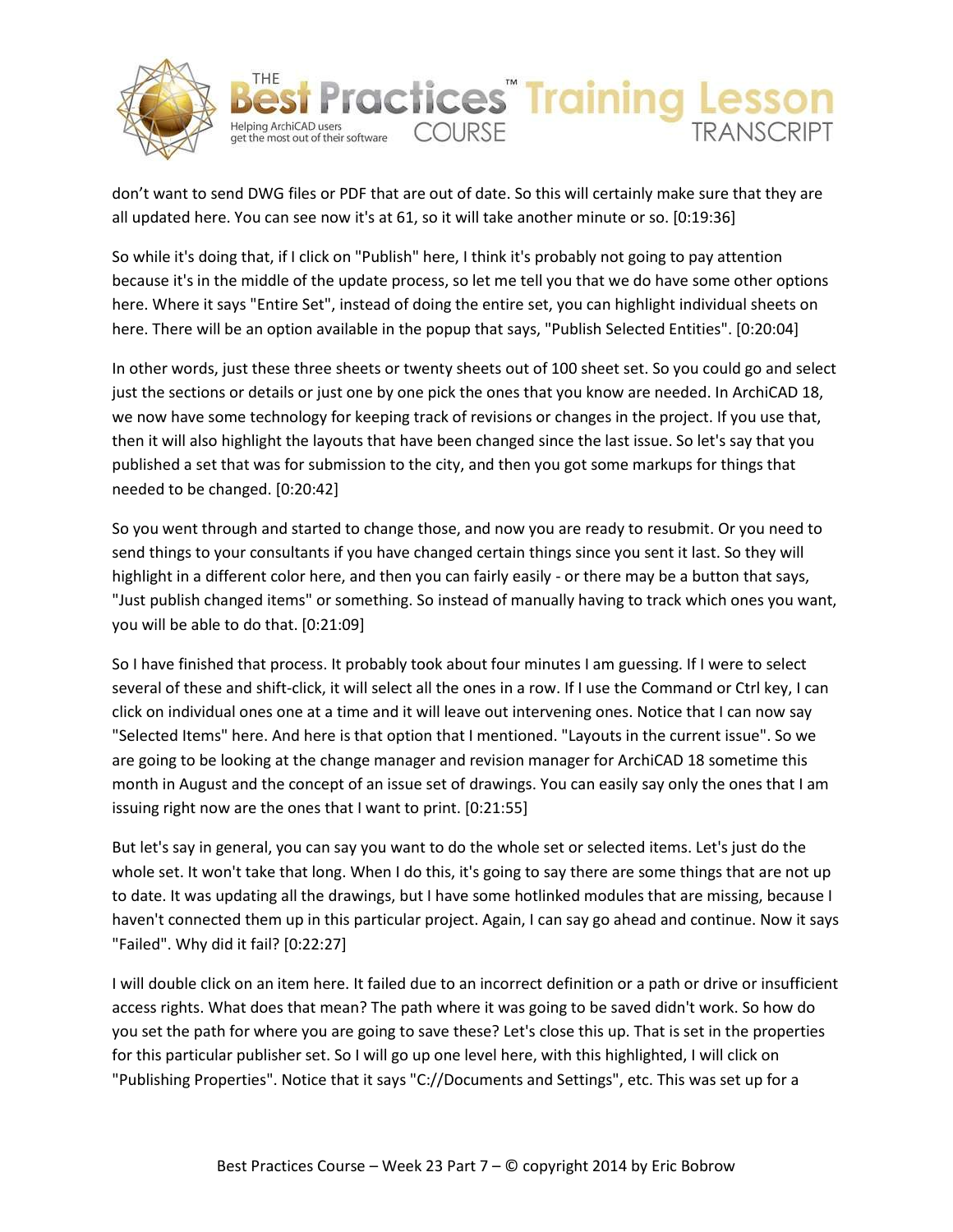



Windows machine to go to the desktop. Not the greatest place, because it would actually save all the files loose on the desktop. And besides, I am on a Mac, so we don't have a C drive. [0:23:22]

So basically this path was not accessible. So what I need to do is save it somewhere else. I will go to the Browse button here and choose a folder on the desktop. We will call this "Publisher Test 1". I have created the folder, and I am inside that folder. I say "Choose". So this is going to choose the path where these files are. There may be some files within it already. Right now I created a new folder, so there is nothing. Now it has the correct path. So when I say OK and I do "Publish Selected Sets" - and I can do it from this level or from within the set - now it's going to give me the same warning about the hotlinked modules. And now it's going ahead and saving. [0:24:11]

You will notice it's flipping to the layout. And it's going ahead and saving it. It says it's 18kb. And now it's saving the next one. Within a minute or two, it will have these ten layouts all saved. So that is the power of Publisher is instead of having to save each sheet at a time, it's going to save out all of them at once. So part of the workflow efficiency here is that I can set up a publisher set for a specific purpose; let's say a set of drawings that I need to send to the interiors consultant or the structural consultant. And they don't need all of the drawings, they just need certain ones. [0:25:02]

So I can set up a set for them, and then later, when I want to send another revision up to date for them to look at, I can just go back to the publisher set and publish it. Each time I should look at the path to confirm where I am saving it and check that I am not overwriting the original files. I think if you choose a path that already has files in it; it will overwrite those files if they have the same name. So that is something you want to be careful about. Generally, I would say the simplest thing is to just have a new folder each time you do a publishing operation. [0:25:40]

Now you will notice this one says there is a little warning. The other one had a green. Let's double click on it. It says it's been renamed. Okay. So why is that? Well, on a Mac, you can use the forward slash character as part of names for files. But since this is going to DWG, it changed that to an underscore character. So it's just a little warning, because that had a character that couldn't be used in a filename, so it changed that. [0:26:20]

No big problem, just for your information here. We can open this up wider and you can see the slash there. And here is the name. So I guess if we open it up wider we can see it better. So that's what's going on there. That is the basics of using publisher, is you have a publisher set, and you open it up here in the organizer you drag layouts into it. You can have folders within it. You choose what format you want either for individual files - most of the time these are all going to be the same. But occasionally you could save out DWGs and PDFs. It would be a little bit of a funny workflow, but you could do that in the same operation. [0:27:11]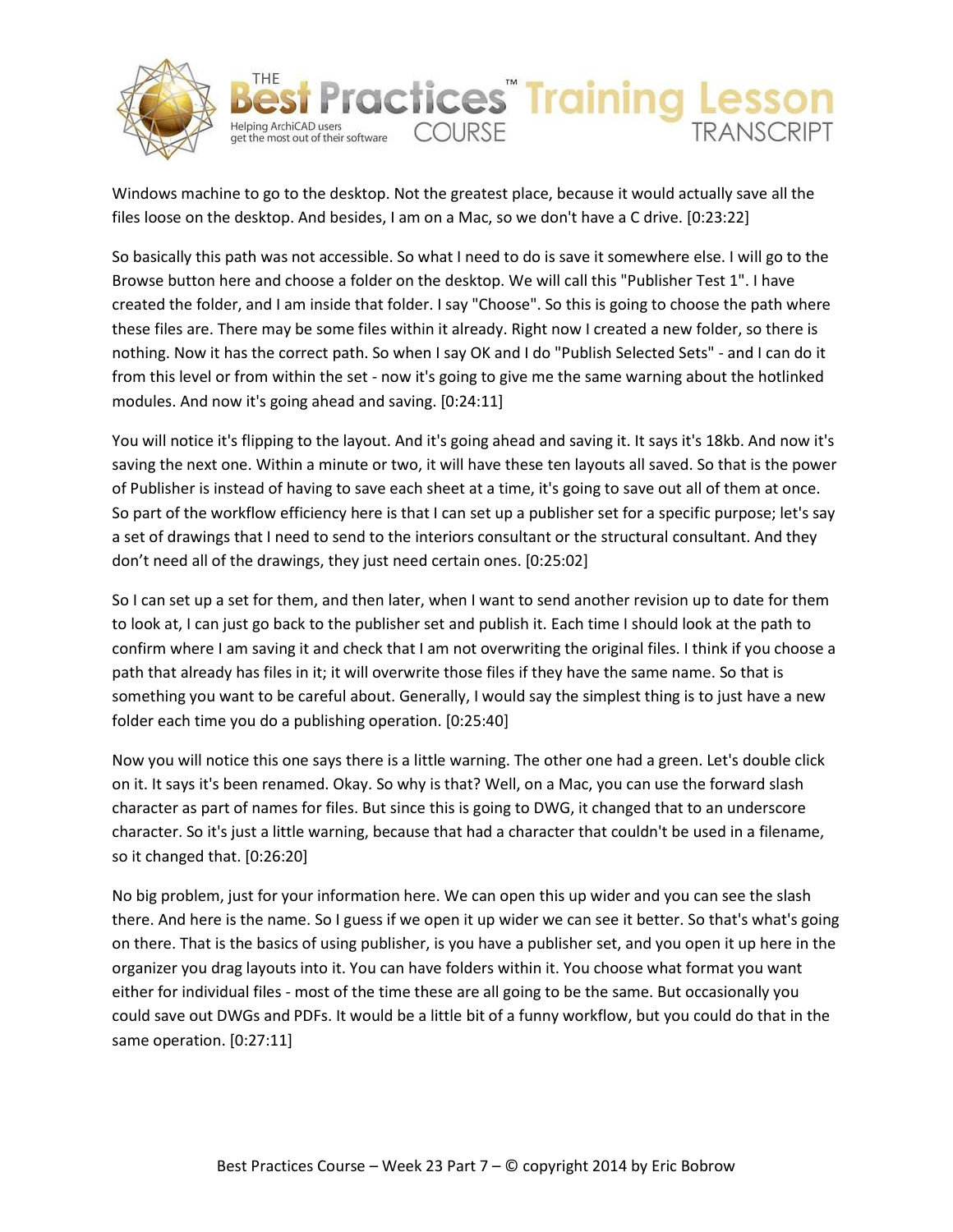



Now there are some options that expand this in terms of flexibility. This is a folder here. you will notice that if we go up to the publisher set here and go to the publishing properties - which by the way I can get from this icon here, publishing properties - it says, "Create a real folder structure". So let's see what that means. I will go to my files and folders here. We will open this up and go the desktop and open "Publisher Test 1". [0:27:56]

So this is the folder here that we have and I double click on it. Here it says "Layout Books". Actually let's go back here and open this up here. Layout Book is the top folder. If I open this up you can see here is the plans folder and here is the DWGs for each one of these. So these DWGs now are organized in this folder. Remember the thing about the Xref. Since I was using a translator that says, "Here is the shell of the sheet. Here is the title block and anything that is directly on the sheet, probably the titles as well, and here are the ArchiCAD views that are used here." So you need to send these over. You need to send this folder over. [0:28:56]

If you just send the entire folder over, everything will work fine. But if you just send this one DWG, it wouldn't have that data. In fact, that's why this file is so tiny, because it's really just the title block whereas the first floor plan is certainly a lot larger. It has the actual drawing on it. So be aware of that. It's in a folder structure exactly like what I had here, and it has Xrefs. Let's look at a different style here. So if I go and let's go to the publisher sets and let's clone this. So here is an option for duplicating a publisher set. [0:29:39]

So I am going to duplicate this and it says "Layouts to DWG 1". By the way, I can't edit the name up here; I have to edit it down here. I don't know why these are different. But let's just say "Layouts to DWG" and we are going to do 'no Xref' and oh, I just changed the name here. "Layouts to DWG", and say "Flat file structure, no Xref". So I am just giving it a name that will allow me to see what it is, and then we can make some changes. So this one we are going to browse and put it in a different location. [0:30:40]

So I am going to go to the desktop and create a new folder and call this "Publisher Test 2" here. I am going to change it to a flat file structure here. And let's go into this and highlight the book as a whole, and we are going to go to the Translators. Here is a translator for further editing. You will notice there were some options here. Let me go and duplicate this for further editing here. Let's see - we will rename it. So "For further editing", and then we'll say "Model and Paper Space". [0:31:33]

I will say "For further editing single file". I am creating a variation of this translator. Right now it's exactly the same because I just duplicated it and renamed it. But this one I am going to say let's do a single dxf or dwg file here. And by the way there are all sorts of settings and options here if you do have Xrefs. Remember that was the subfolder next to the host file. So there are all sorts of options here that we won't get into. I am just going to show a couple of variations. [0:32:14]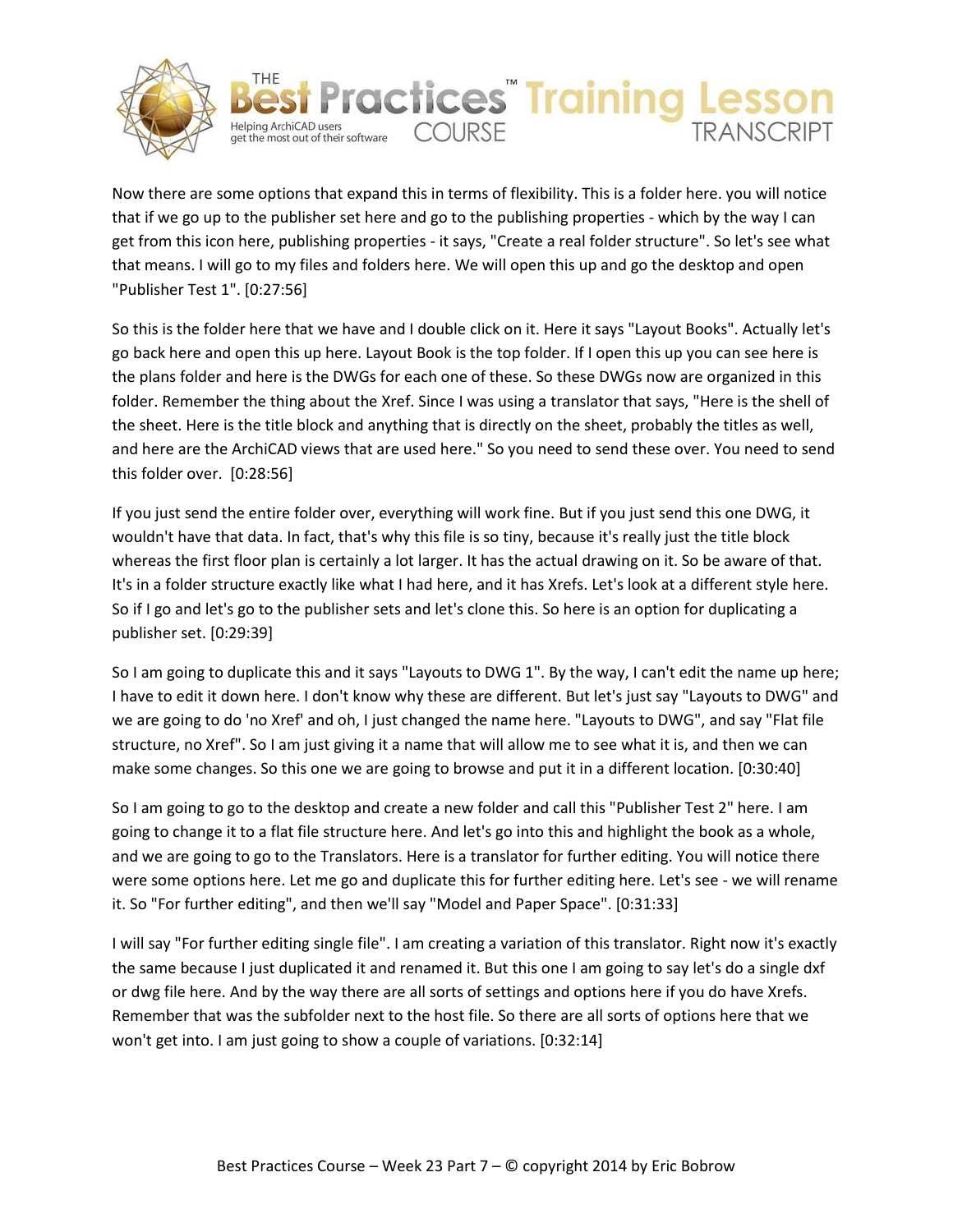



So this is a single file translator that now exists in the list. You will notice the list has gotten bigger. I could change the number here, but I will leave the "01". That is set for the layout book. So each one of these individually is also going to inherit that. So I have now said that I won't want Xrefs, I just want each one of them to be a self-contained file. And I have also said that in this publisher set properties that it's going to be a flat file structure. [0:32:47]

So let's just see what happens when we publish this set. Again, the hotlinked module; now it's just going to save this. Remember it was 18k plus it had the separate files. Now it's 123, so it's all one file. So we will see how this works. I'll switch over while it's doing that. I am just going to go to the finder and open up my desktop to that here. So you can see here are all the DWGs. There are no folders, and no Xrefs. They are all contained. [0:33:25]

Now there is a .shx file, which is something for fonts. It can potentially make the fonts match a little bit better. I am not sure why it was only created for this one drawing here. I am not really sure. But we will deal with more of these details in the section on DWGs.

There is a question from Len, "When will we have that session?" I think it's week 28, so we are at week 23. It's going to be a few months. It will be sometime in early fall is my guess. I do address questions in the coaching program. So if you do have a specific need for clarification I can help you there.

Alright. So this is the variation that I have here. Some consultants may prefer it in a single file. We are not going to open it up, but this is model space and paper space, single file per layout here. So we'll close this up.

I see another question from Len: "We use Dropbox, making everything available to the consultants." Yes, you could save these directly to your Dropbox folder on your computer or move them into the Dropbox folder, and then it would get mirrored up into the cloud. If you share a folder on Dropbox with a consultant, they would then have access to it. Very good way to do that. [0:35:02]

Alright, so we've looked at two variations of the publisher sets in terms of the flat file structure, choosing the path. There is an option to create a single file here, and that option is only available for BimX hyper models or PDFs. You can have a PDF file that has multiple drawings, and multiple sheets. So that would be a pretty straightforward thing. And BimX, for those of you who aren't familiar, is a 3D file that you can use for presentation or to send to clients or consultants to show the 3D model of your building. [0:35:49]

The hyper model variation is one that Graphisoft introduced more recently that allows you to have drawings plus the model, and they are linked with hyperlinks, much like when you click a link on a webpage, it is hyperlinked to another webpage. In the hyper model, you can click, for example, a section marker, and it will open up that section in 3D. In other words, it's not just going to the 2D section in the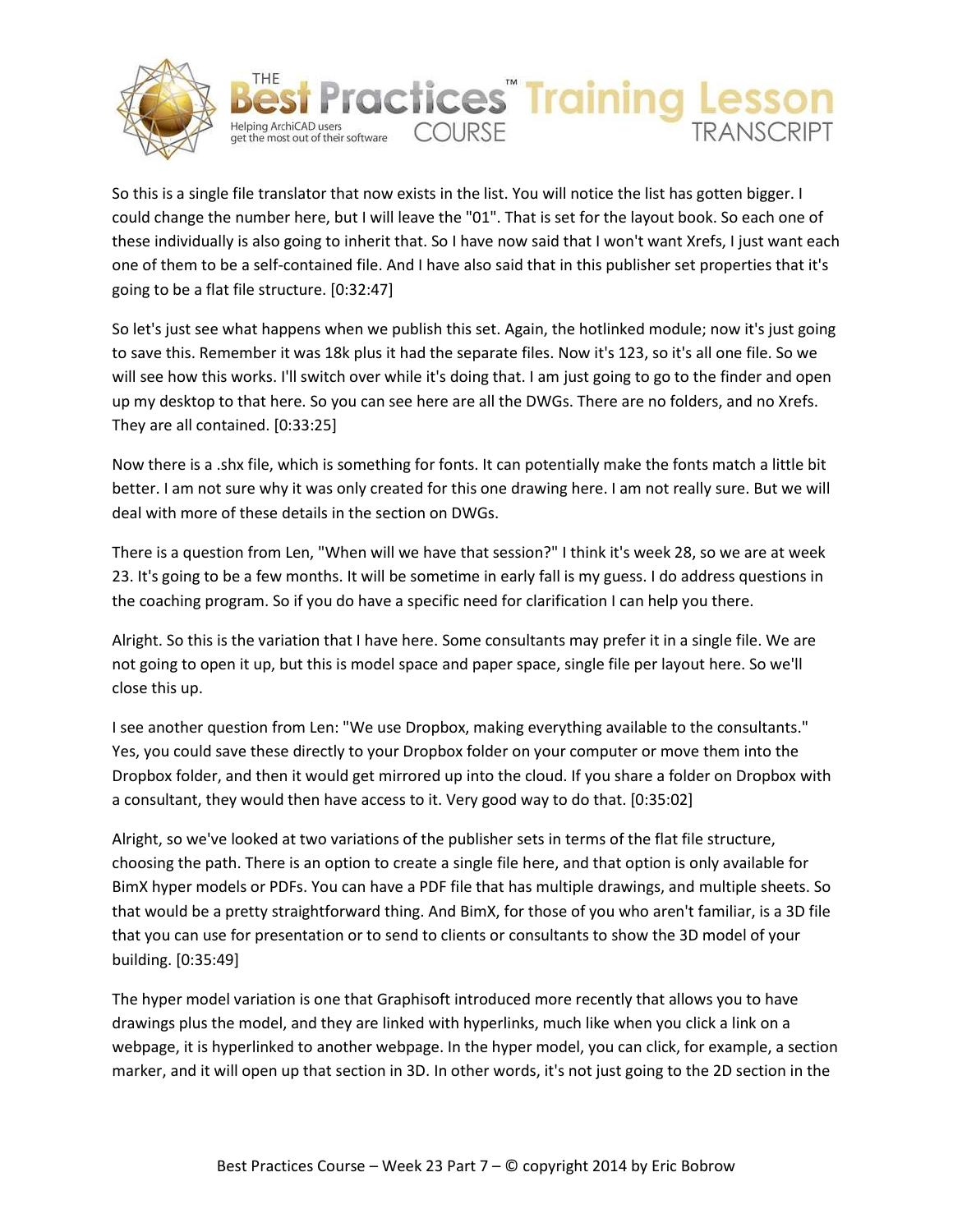



sheet set, it's going to a 3D view of the model cut where that section is. It's really cool. If you haven't seen the demonstrations, check out Graphisoft's website. [0:36:29]

So we are not going to look at this right now, we will return to it. But for DWG, obviously it's not available for that. Now we've looked at DWG, the main options here. There is one more option, if we go and open this up here. "Merge to one DWG file". So this is a different place where we might create a single file. So if I have this highlighted, and I say "Merge to one DWG file", I don't know exactly how this works in terms of AutoCAD's environment, but I believe that it will give you something sort of like your ArchiCAD project file. [0:37:15]

In one file, you can navigate around to different model views, plans, sections, elevations, details; and in the paper space, you can navigate around to the layouts. And there is linking between those model views and the paper space view. So this is really something that if you know AutoCAD well, you know what I'm talking about. If you don't, you will just need to check with your consultant. They may ask you to send it in a single file and instruct you on how to do that. [0:37:49]

So if I were to do that, and say "Publish the entire set", it's going to do this. And we can double check. It says "Save" over and over. I am not quite sure what it's doing since we're not seeing any size. In a moment, we will see what it does at the end. You can see it's publishing to "Layoutbook.dwg". So this is the entire layout book. It's still finishing up. Maybe it's putting it all together. Let me switch over as soon as it saves. Hopefully it finishes up before too long. [0:38:31]

It's going to be all in this one file here. We will see if that ever finishes here. So those are some variations for sending things out as DWG. We are going to switch to the actual files. Here is the "Layoutbook.dwg". So that is the overall, these are the individual sheets. And remember, I didn't have it set for Xrefs, but apparently it's doing Xrefs for that DWG. So this is now a book of paper spaces with each one in here. I am not quite sure how all this works. So you will have to experiment. If you need help working with a consultant, certainly I can try to help you in a coaching program. [0:39:37]

It does say that it saved. We will close this up. So we have now looked in the publisher on how you can set up a publisher set. If I go here, there is an option to create a new publisher set from scratch. Give it a name, "New PDFs". So I have just created a new description. What is it going to have in it? Let me go to Publishing Properties. I will say that I would like it to create a single file that is going to be PDF. The name here gets inherited from the name of the project that goes up at the top of the layout book and the name of the particular path or publisher set. [0:40:31]

But I believe this is editable, so I could change it. But it does pick that up, so you could edit it. Here is the path. I do need to set that up. Let's go to this desktop here. We'll go to "Publisher Test PDF 1". So I am creating a new folder for that to go in. it's in PDF and it's going to be a single file here. We say OK, and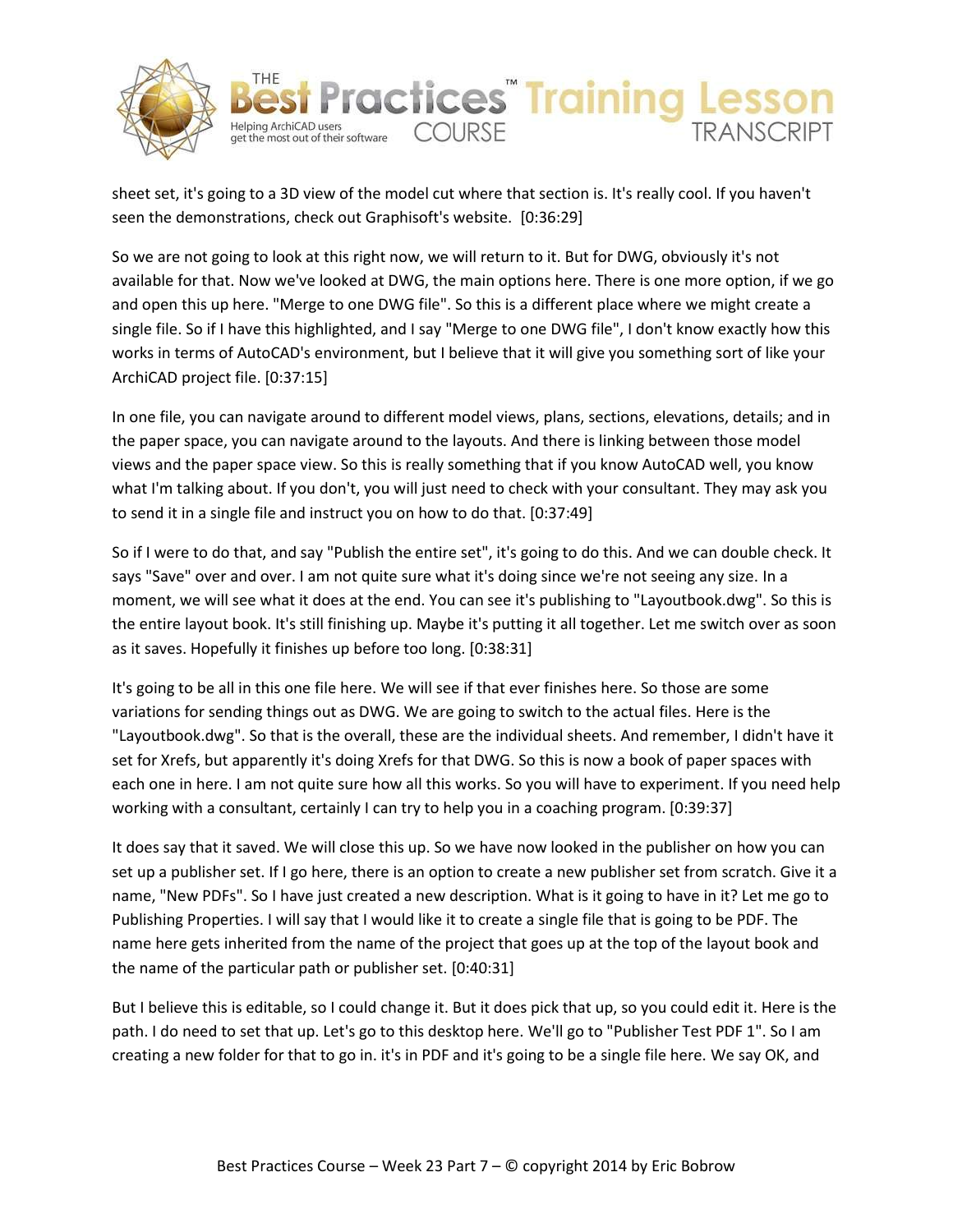



then go and open that up. Now it's blank. Of course, I could drag things over and in fact, I could drag over a folder like this. It will then drag over all of the contents. [0:41:15]

But there is an interesting option that I haven't shown you, which is that I can highlight a folder or these are called subsets, because they are folders with numbering or naming rules. So remember in the layout book, in each one of these organizational tools, the subsets have an identifier and a system for how all the individual items are going to be named. So these are called subsets. They are essentially folders with a little more information. [0:41:45]

Now if I highlight this, you'll notice there's a button here that says "Add Shortcut". Very important, very useful. Click on that. You will notice that the symbol looks a little different. It has the tiny little arrow that indicates that it's a shortcut or alias is sometimes what it's called. Open this up and it shows all the same thing. If I were to add more sheets, or take away some sheets from this particular subset, this would update. Very powerful. I can do that for individual subsets, or guess what? I could take the entire project here and let's change this from project - I guess I can't edit it here. [0:42:28]

This project name, this is set up in the File, Info. So the name of the project is set up for auto text use in multiple places in the File menu, Info section. Let's see if I go to the File menu, Info, Project Info. This is where a lot of things are set up for auto text reference. And here it says "Project Name". So let me just call this "Smith House". Now you can see it says "Smith House". So that's a little bit better than that. Well guess what? If I add a shortcut for that, then this contains the entire layout book. [0:43:11]

All of the stuff is in there. And if I reorganize the sheets, add more sheets, etc. it will all go out. Obviously it will take longer, it will have more sheets. I don't want to demonstrate all that in terms of the next step. And I also want to emphasize that sometimes you don't want the whole layout book. For example, right now in this sample project, we have a set of drawings for a small project organized one way and then we have the subsets for larger project types of sets organized in different ways, so there is a lot of duplication between all of the stuff up here and these lower ones. [0:43:56]

We wouldn't want to send both. And also there is some stuff down below like ArchiCAD file information in PDF forms and presentation plans. You might not want to include all of these. So what you might want to do, a more general rule would be to highlight - let me just get rid of this one here. Delete the shortcut to the entire layout book - is just highlight the elevations and the sections, interior elevations, and the details. Something like that. Then I can add shortcut, and you can see it picked all of these. [0:44:33]

So you just pick your categories of sheets. The A400 series, the A500 series, send over the shortcuts. So that works very nicely here. Now if I were to export this right now, each of these would be - I am not quite sure whether all of these would go into separate files, because remember my publishing properties were to go into a single PDF file. I believe that is what the case is. I know if I create a new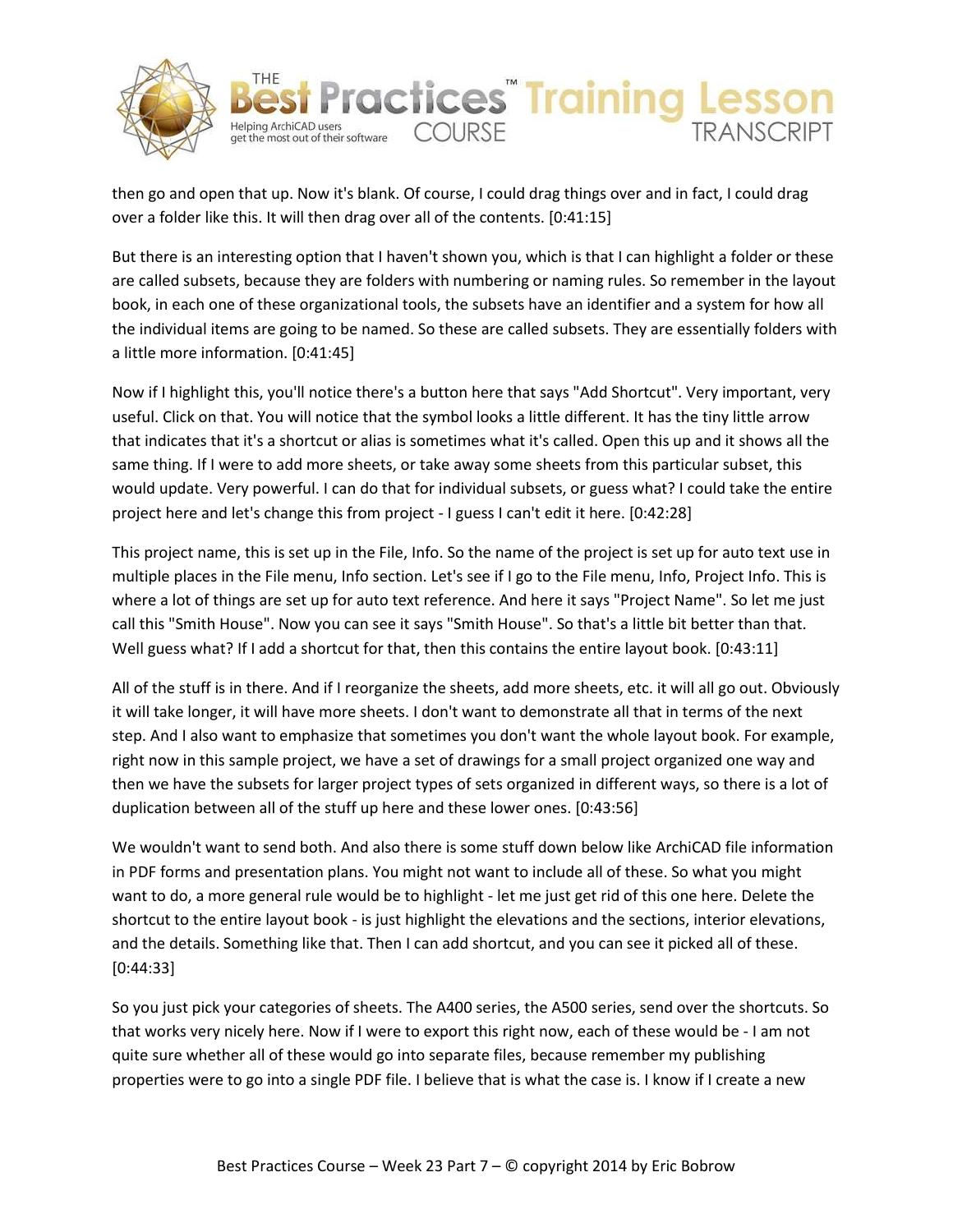



folder to contain it - and let's call it "PDF Output File" here - and then I take all these files and drag them into it. So now they are a part of it. I will drag this one in and leave this one out. I will just delete it here. [0:45:24]

So now I have my PDF output file, and you will notice that I can't actually change the format here because it's set - oh I see what it is. It's set at the top level. It's set at the publisher properties level where I said single file, PDF. So because it's going that way, I don't have the options within it to change individual things. It's going to put all of this into one file. So let's just remove these. I am going to simplify it down because I want to simply do a similar type of output in PDF form. [0:46:11]

So I can do "Publish the entire set", or I could say I only need the plans, or I only need these two plans, and I could do that. But let's again say "Publish the entire set." We'll publish it here, and it's going to go through this.

I see a question from Elton, "Could we later move the publisher file from desktop to a project folder?" Absolutely. And probably it's better to just have a folder within your project folder for the publisher set. The only reason I am using the desktop is just for simplicity and demonstration. In general, I would publish to the project folder. [0:46:55]

Okay, so I have closed that up. Let me go back to the finder here and go to "Publisher Test PDF 1". So here is a PDF file. It's 1.2 mb. Let me open it up. How do I go from one page to the next? I am in preview, and I don't see it. Let's do thumbnails. Here are the thumbnails. So I can flip between these, and you can see all of the drawings here, they are all there. Depending on what tool you are in, there would be a button to flip forward and back or go up down, etc. [0:47:49]

So what is this? Previous item up arrow. So I can do Option key plus up arrow or down arrow to flip between these from the keyboard. In any event, you can see how it's output to PDF. If we zoom in on this - I don't have the tool. I will drag the zoom up to the tool bar. I don't use this, and I can't zoom in or out with this, can I? Regardless, I just wanted to point out that if I do get in here and zoom in, that it does have the true line weights for these. You can see some slight differences here in the line weights. [0:49:11]

So that's a PDF with multiple sheets. And is it linked? Right now I am not seeing a hyperlink here. Let's just quit out of this and open this up with Acrobat instead of Apple's little preview tool. I believe that if I hover over this - no. Maybe I am in the wrong tool. This is a text tool. I wonder if someone can help me, because I know there should be a way for these to be linked to the sections. So you basically would be able to see a hand and go to it. So that is something I will have to double check. I know it's possible. [0:50:21]

And it is a nice convenience in the PDF to be able to just go click on something and go to that particular section drawing. So we are going to go back to ArchiCAD here. And we've looked at how you can create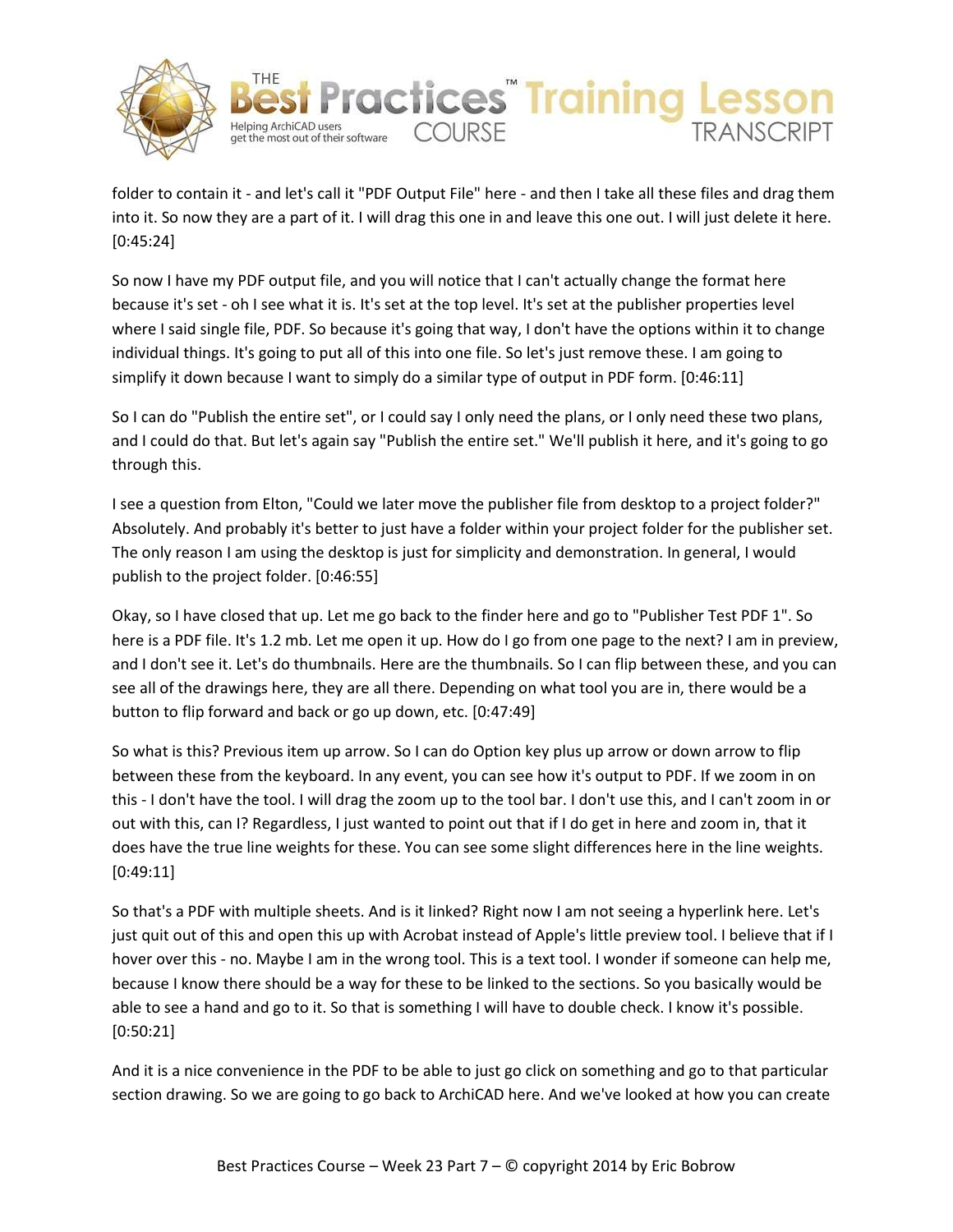

they start to exist here. [0:51:04]



Helping ArchiCAD users<br>get the most out of their software COURSE

Helping ArchiCAD users

**ractices** Training

Now let's say that this is not going to be one PDF file. And I will say 'Don't merge it' here. Let's make sure that we have a proper path for it. That is a PC desktop. Let's go and create a new folder called "Publisher Test PDF 2" here. That's where I am going to drop it in. we will have a real folder structure here and say OK. Layouts to PDF - the path. What happened there? The path didn't - publishing properties. Here it is. That's interesting, it didn't update. Now it is. Okay. So now it's showing the proper path. And let's drag in a couple of these elevations here into this elevation one. [0:52:05]

So now if I publish that set here, you can see I have these four things there. And we will go out to the finder and go to the "Publisher Set PDF 2". Here is the layout book, here are the two folders. Here is individual PDFs. So you can see that these are options. Sometimes people might prefer having an individual PDF; sometimes they may prefer to have a single PDF with multiple sheets. And of course, if you had a flat file structure, these would all be in a row, rather than in a subfolder. So those are two options there. [0:52:52]

Okay, so we've looked at the main things that people do with publisher in terms of saving with DWG and PDF. Now let's look at some other things that you could do for saving, and that is you could - let's go here and you could create a new publisher set here. We will save it as "DWF". Now what is DWF? DWF is a file format created by Autodesk as a lightweight version of DWG for web usage. I think it might be "Drawing Web Format" or something like that. It's not that widely used anymore, but it still has some potential use, and it's nice to know that you could do this. [0:53:48]

So in the old days, if you wanted to send a set of drawings for review by a client or consultant who didn't have a CAD program, you might use this. And it's still could potentially be used. So let's see what happens. I go to Publishing Properties. We are saying "Save File" - by the way, there are some other options here that we are going to look at. But we are going to save these files and leave this here. We will create another folder. "Publisher Test.dwf". And say OK. [0:54:33]

And now I am going to go in this DWF set, and let's drag these three in here. Now initially, they are all set to be the Acrobat format, the PDF icon. But let's just change it to DWF. So DWF is the alternate format. There are some options here in terms of other stuff. I will leave it at the default settings here. Now the other thing that I need to do to demonstrate the power of this is to go up and in the DWF publisher set properties, I want to include the Project Reviewer Web Environment. So what this does is it creates a context where these DWF files can be viewed in a web browser without having a CAD program. [0:55:32]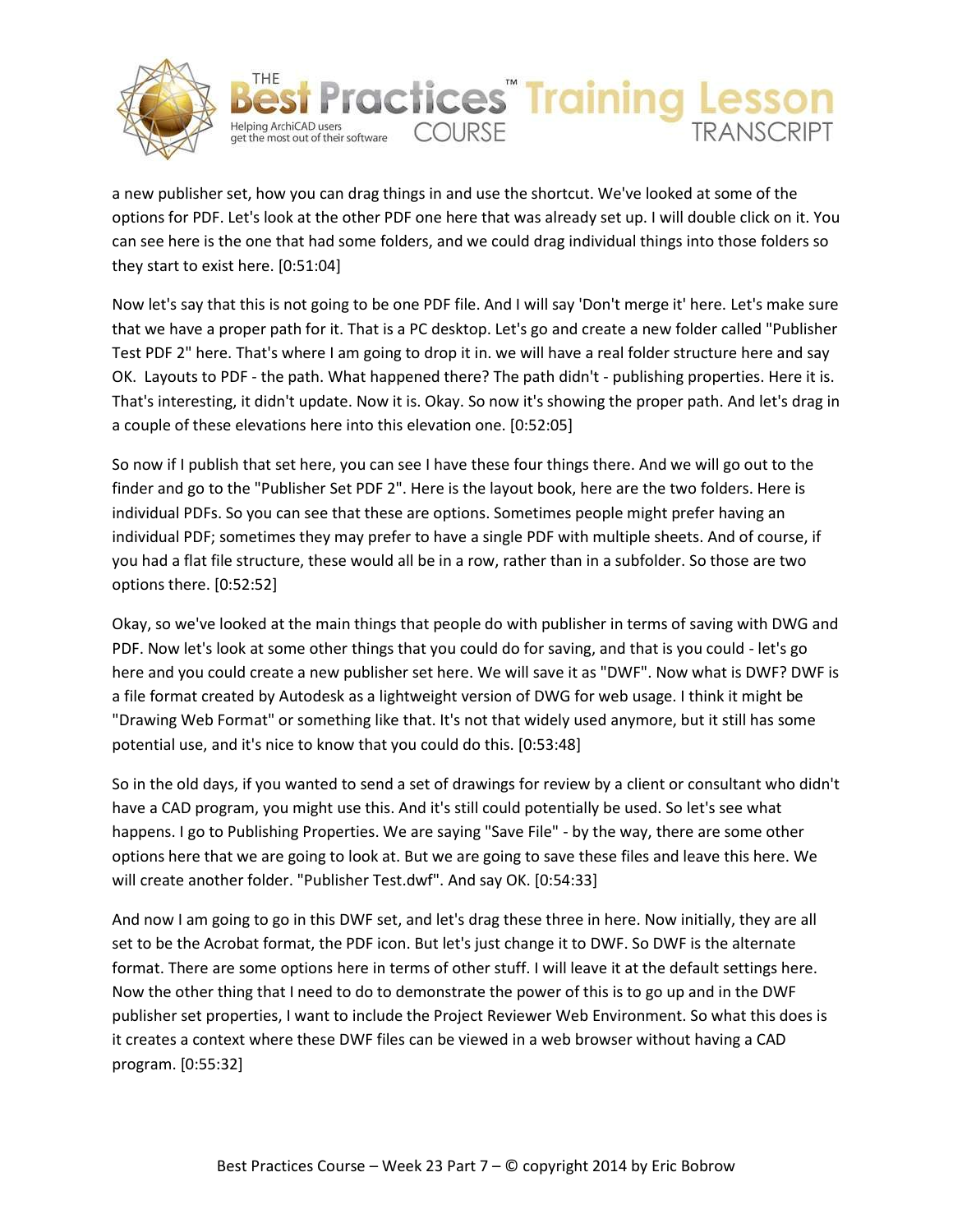



And even, believe it or not, marked up in a way that can be sent back to you. Now under options here, there are some styles. We are not going to look at that. But basically there are ways that you can make it have some different graphic looks. We will leave it in the plain style. There was a naming one. I guess the "Index name.html". This is going to be a web file with a certain name. We will call it "Project Set for Markup". [0:56:10]

Okay, now in general, if you are going to be doing it on the web, you don't want to have spaces in here. Even though it looks fine right now, it won't look fine when it's seen in a web browser. So generally, you want to use dashes or underscores for that. So that is the name of the file. We will understand that more in a moment. I have now defined that this is going to be using DWF, it's going to have these three sheets, and we are going to publish it to that particular folder. It will go very quickly and you will notice it's also going to create what's called the "index" file. [0:56:47]

It will share some additional information here. I don't know what the warnings are. It says it's been published but it's been renamed. I guess because it can't have spaces. It truncated it here. Maybe you also can't have more than eight characters. Remember how the old DWG files couldn't have that. So now it's been renamed here. Let's close it and go to that place here. So this is DWF. Now here you see the DWF folder, it has the sheets, which have certain names. We don't have to worry about that. It also has some other files here. These files support and are referred to by this one. [0:57:50]

Remember, this is what I typed in, "Project Set for Markup". Guess what? I am going to double click it, it's going to open up in Firefox or whatever is your default web browser. It will use a Java applet, so I need to give it permission for it. And I am going to allow and remember it here. And let's see if it actually works. I am going to skip updating Java. "Do I want to run this?" it asks. I will say yes, and it says, "Error, click for details." Okay, let's try refreshing this. Let's see if - okay. I don't know why this is not working. [0:58:40]

So this is unfortunate, because it was pretty cool in its time. And I haven't tested it for ages. But in a web browser, it would allow you to look at the drawings, navigate from one sheet to another. And there's a little markup palette that allows you to put notes and things. So this is something that w will look at. It is something that I intended to cover in another section of the course. I will bring up our course outline and we will see where this is going to be covered in more detail. And I make sure I get it working or at least have a more up to date sense of it. [0:59:25]

So under the course outline, we will see there are some tools in ArchiCAD for marking up a project. So if we go scroll down, we are now in week 23 in Publishing. We are going to have Detail Drawings, Schedules and other data. And here is Red Line and Markup. In this section, we are going to be looking at tools for that. And if I can get this to work properly, we will see how this Project Reviewer allows markup by other people to be sent back to you. And here is where we have the DWG information. And here is Project Reviewer. That is the tool that I was just starting to show. [1:00:19]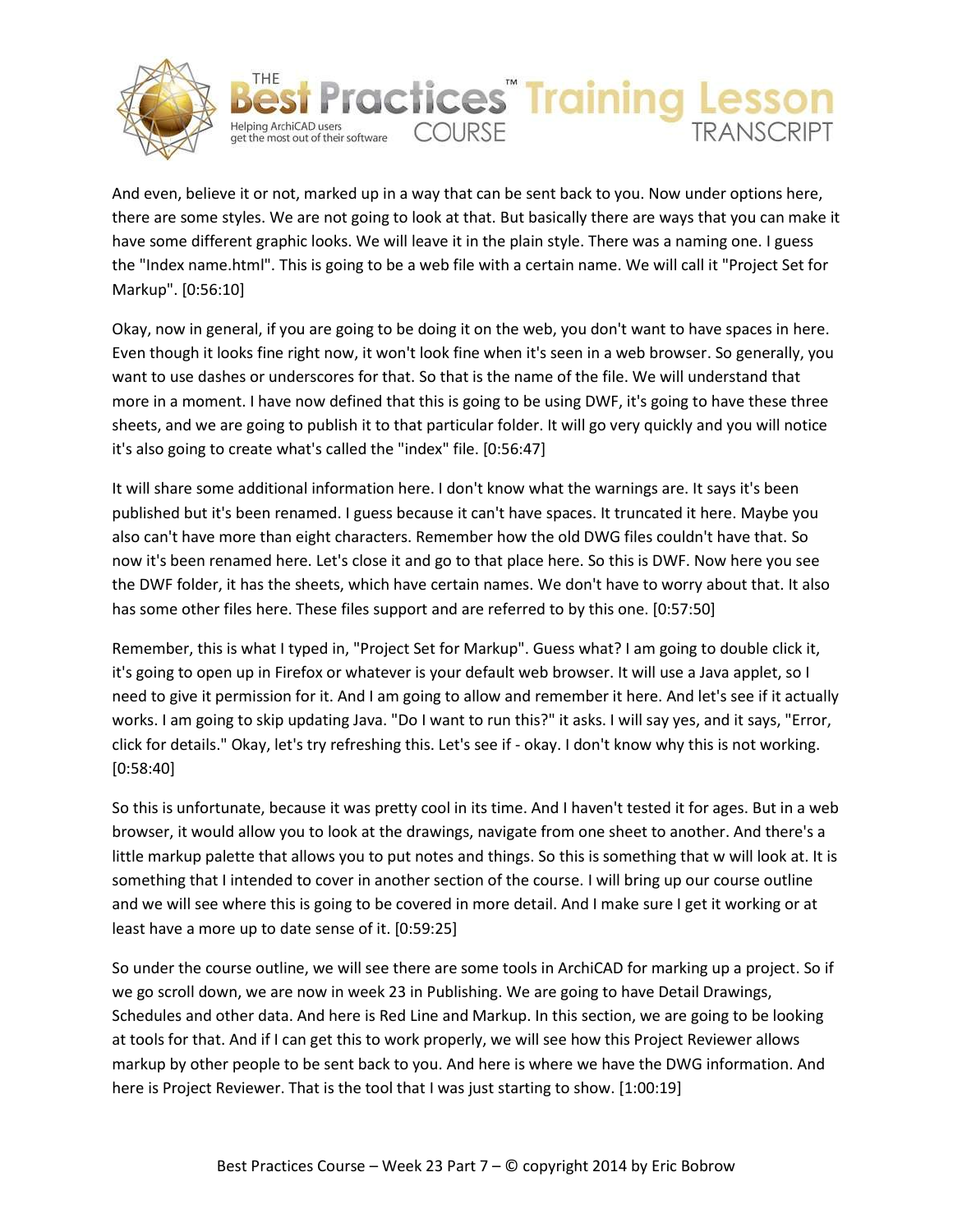



I imagine I am going to reorganize some of these lessons, because things will take more time to cover than just a single module. Alright. So we've looked at DWG and PDF and some variations, and we tried to look at DWF. Let's go up to the Publisher Sets here and look at one option that we can cover, which is very powerful, and that is where we create a new publisher set here, and "print full set of drawings". Based on the name, what do you think it's going to do? If I go the Publishing Properties, I am going to say I don't want to save the files, I want to print them. [1:01:08]

I have no choices here because it's going to use the standard print controls that we are used to. But if you tell it to publish this set, it will use the printer. And of course, there is a variation for plotting as well that would be available. So let's go to "Print" here. So now that is what it's going to do. I will open it up, and it asks what I want to print. Alright, so let me go and say I want to get these four ones. I just drag them over. Highlight any one of them, and here is where you can do your page settings, print options or if I create a folder, and print set, and I put these guys in here, then I can highlight this and control the settings for all of the items within it. [1:02:04]

I will go to Page Setup. It's not going to be letter sized; it's going to be your normal size for your printer. Print settings here, these are the dialogs that we look at for printing. It has to do with what size paper and scaling, and all of the stuff. And the print options would be the things that we would see in ArchiCAD when you bring up the print dialog. right now I have it set up for little pieces of paper, so each one of those layouts would take up a bunch of sheets but in normal settings, if you were printing to a plotter, then it would work properly. If I said "Fit to Page" and have the page set up horizontally it would print a reduced size. [1:02:56]

So basically, these things are essentially the same as what we would use in normal printing. You set it up to go and publish the entire set or publish the drawings that I select. And guess what, you can get an entire set printed. Or if you chose do it with plotting, you could get an entire set plotted out. So the ultimate workflow here, in terms of timesaving here. And think about it. You have just done a massive amount of work, its ready to go out the door. You have a set of DWGs that you have set up to go to the structural. You have another set that's going to go to the interior consultant. You have PDFs that are going to the owner. [1:03:50]

You are printing out a set to submit to the city. You have a bunch of these selected, and guess what? You can hit the Publish button and ArchiCAD will go and save, in the locations that each one of these specifies, the DWGs for one consultant, the DWGs for another consultant, the PDFs in this other location that are going to go out to the contractor for review, and a set of drawings or possibly more than one set, possibly a smaller set for one bid, etc. so you can do all of these things. You hit "Publish Selected Sets" and go get a coffee and go to lunch, and all the files get saved or printed or plotted. [1:04:38]

And you can go home for the day. So that' really the power of Publisher is setting up something that you are going to do multiple times, and it will save you a lot of effort. The one thing that I didn't show here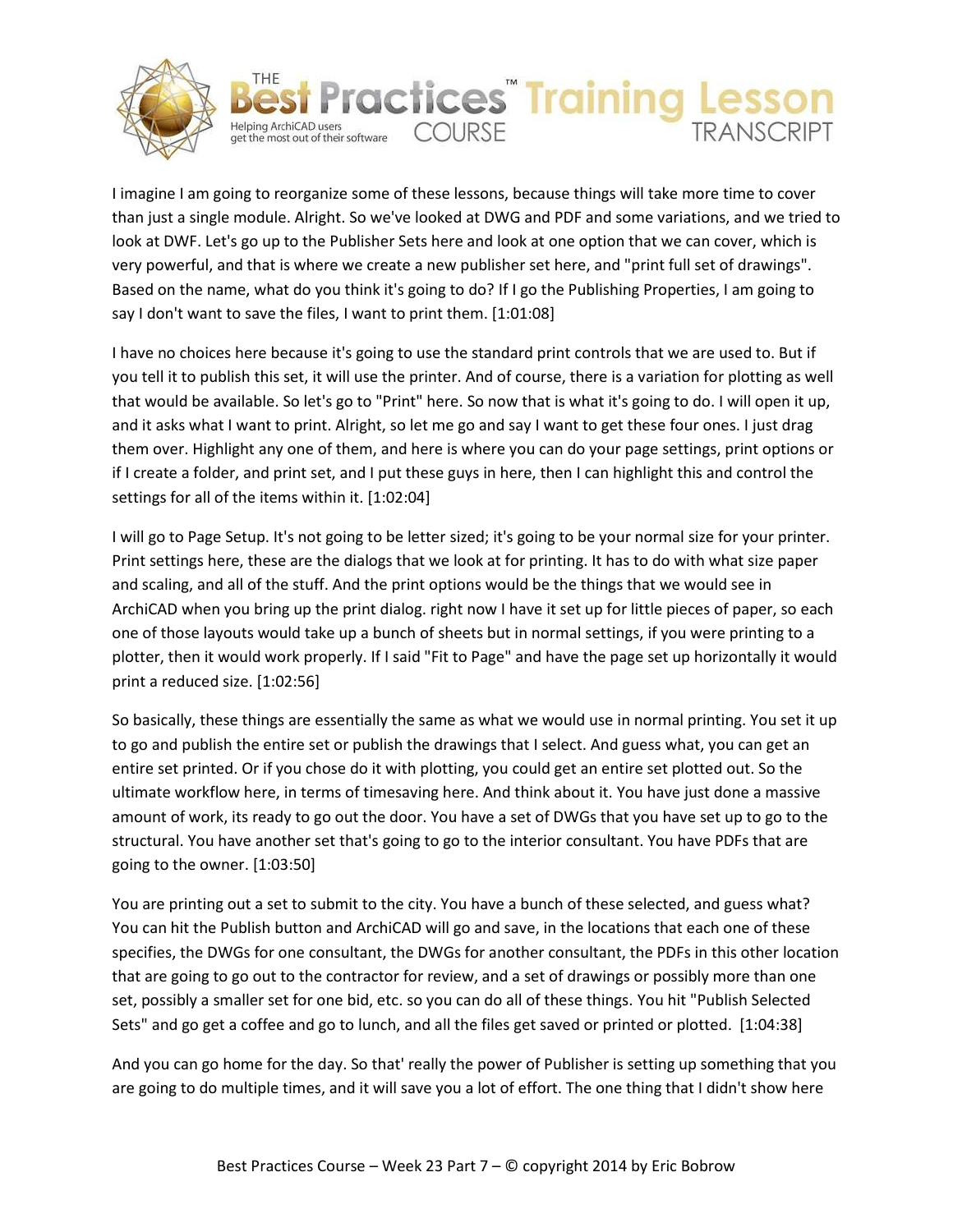



in terms of options here. If I go to this one here, Publishing Properties. There is the option to upload BimX Hyper model. And there was the other option that I said if we saved a single file, there is BimX Hyper model. So this one would save a BimX file somewhere on your computer, whereas this upload one would look to see if you have registered with Graphisoft, if you have the right to upload this, and it will create a BimX file and upload it directly to Graphisoft's service. [1:05:39]

I have not worked with this. I have seen the basic description. And when I cover BimX in a later lesson, I will have all these things that I can explain. So if you do want to share this "Interactive Exploration" file, there is a possibility of putting it up on the web through Graphisoft's auspices or their online services, or you can save files and choose "BimX Hyper model" as the option for a single file. And you would save it somewhere on your computer and it could be shared by emailing it or putting it up on your own web server or Dropbox I assume as well. [1:06:28]

We have gone through printing and plotting very briefly. Saving, we went through all the different options that I think are very important, and very briefly mentioned the BimX Hyper model. So let's see if there are any questions.

Elton says, "Can't markups happen in PDF?" So, if you think about PDF, it's primarily an archival format. You send it out. People can look at it with Acrobat Reader, which is free, and they can print it out. And it's a record. It has a date. It can't be modified. It's a record copy of the state of the project or submission that you sent to the city, etc. That's a nice legal thing to use from time to time, a digital version of what you sent. Now can you mark it up? If you have Acrobat Professional, then it has tools for markup. So you can open up any PDF and save a copy of it with markup on top of it. [1:07:44]

So that would be an option if you or your clients want to use PDF tools for that. I haven't done much of that, so I am sure many of you have a much more extensive knowledge of the workflow there. So that certainly would be possible, but it does require having a version of Acrobat Professional, which used to be fairly expensive. Here is a quick tip. I bet you might not even know about this. There is a service from Adobe called "Creative Cloud". Creative Cloud has different options, but you can literally get applications like Photoshop here, for a small amount on a monthly basis. [1:08:43]

And do we have Acrobat Pro? So I can say "Try this". Basically, Adobe has some things that you can try for 30 days and then pay for. If we say "Creative Cloud" here, you will see some options there. You can start a trial, choose a plan. We will look very briefly at "Choose a Plan" here. You can get individual applications for a certain amount or get their whole package. So if you just wanted Photoshop for ten bucks a month, you could have that. If you want their complete package of all sorts of stuff, for about fifty dollars a month or six hundred dollars a year, you can get everything they have and more cloud features. [1:09:44]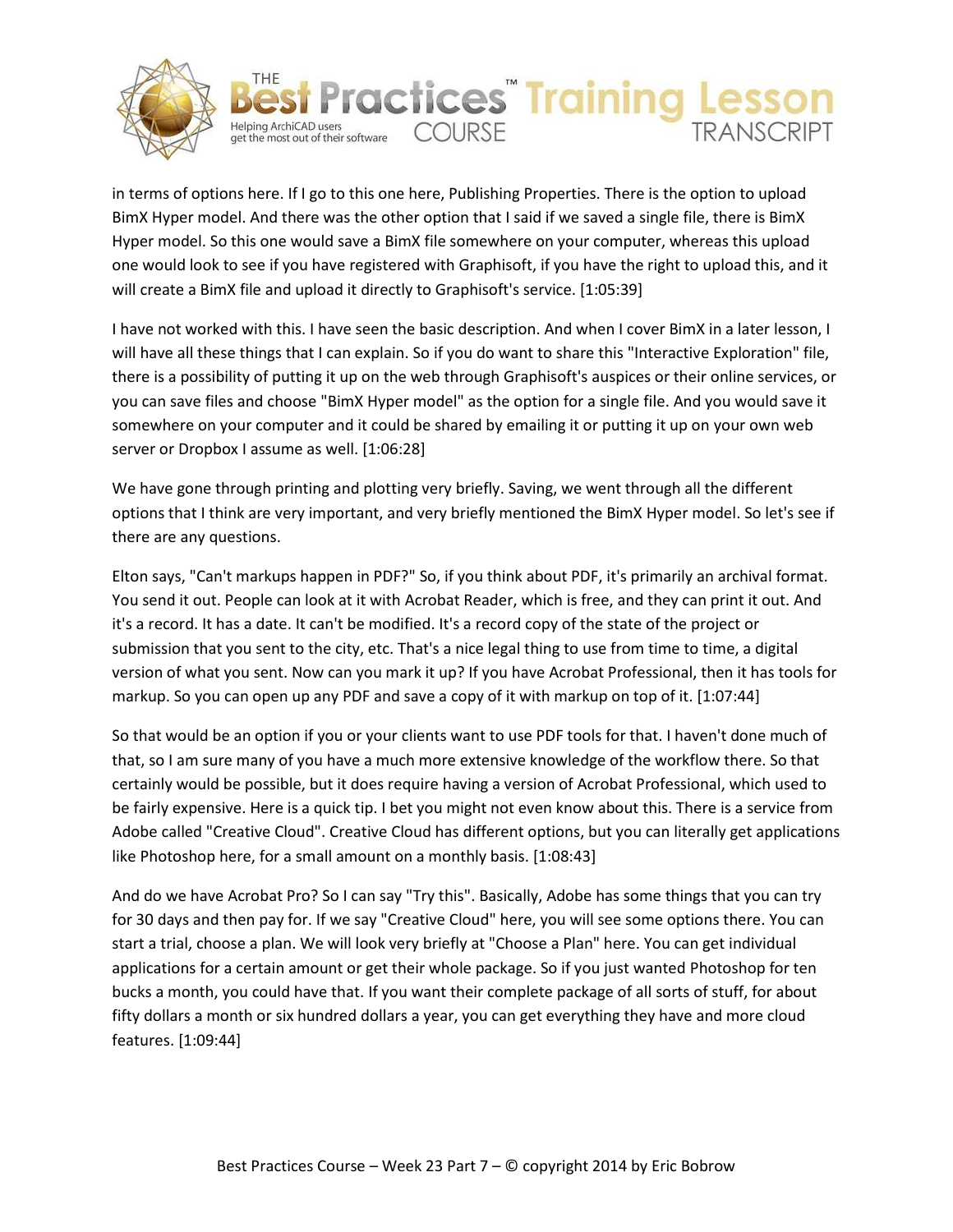



It's six hundred dollars a year, a one-time cost, but it's always kept up to date. If you already owned some version of Creative Suite, then you can get it even cheaper, for three hundred and sixty a year. So a nice little tip there.

Okay, so Rick Skorick asked, "There are markup capabilities with normal PDF." Okay, I am going to have to learn about that. Maybe Rick you can give me a little tip.

Elton says, "I should say I have some consultants that have that capability to markup and send back to me." Great, so just send your PDF.

Wendy says, "I have sent PDF sets to a blueprint company after setting up the page for 24x36, but when they get it, they say it's only 8x10. Am I missing a step?"

Okay. When you are saving a PDF or printing to PDF, there will be some options for setting the page size. You must be missing a step. We can look at that in one of the coaching program calls. [1:10:51]

Rick Skorick says, "Markup capabilities at the top of the PDF. Just open a PDF and it's on the top." So when you say, "Just open it", you would have to define how I am opening it. Am I opening it in Apple's Preview, which is the default on a Mac, which can be changed, then it doesn't have that. If I am opening it up in Acrobat Reader, then maybe that has that. But we will have to take a look. So thank you for giving me the tip. I will do a little more research. I certainly know a lot about a lot of things, but I don't know everything about everything. And marking up PDFs happens to be one of those areas that I just haven't had much reason to go for. I guess I will learn a few more things in the next few days or weeks. [1:11:47]

Rick says, "Double click on a PDF from your desktop."

When I double click on a PDF from my desktop, it opens up in Apple's "Preview" instead of Acrobat. So that is because of the default settings. On your computer, double click opens it up in a tool that gives you that capability. I will double check and be able to demonstrate and explain for people like me, who don't know about it. Since you already know about it, I guess you are in good shape. But there are some others who could learn, along with me, how to mark up a PDF. So I will become an expert very soon. [1:12:33]

Alright, Rick says, "You can markup in preview." So hey, let's just see what that means. Okay, I am going to go here. Let's go and open up in MasterTemplate here. I have a linked file here. Here is a PDF file. This is a set of specifications in MasterTemplate that are actually a dummy set. I am going to double click on it. It's going to go into the Preview. And you say there is a markup tool in Preview. Tools, Annotate. Text. Okay. Thought bubble. Signature. Okay, so I could go in and put in a rectangle. I can annotate something here. And here is some text. I can go. How do I do a text block? Note. So I am going to learn about this. Thank you for pointing out something that was sitting right there in front of me. [1:13:48]